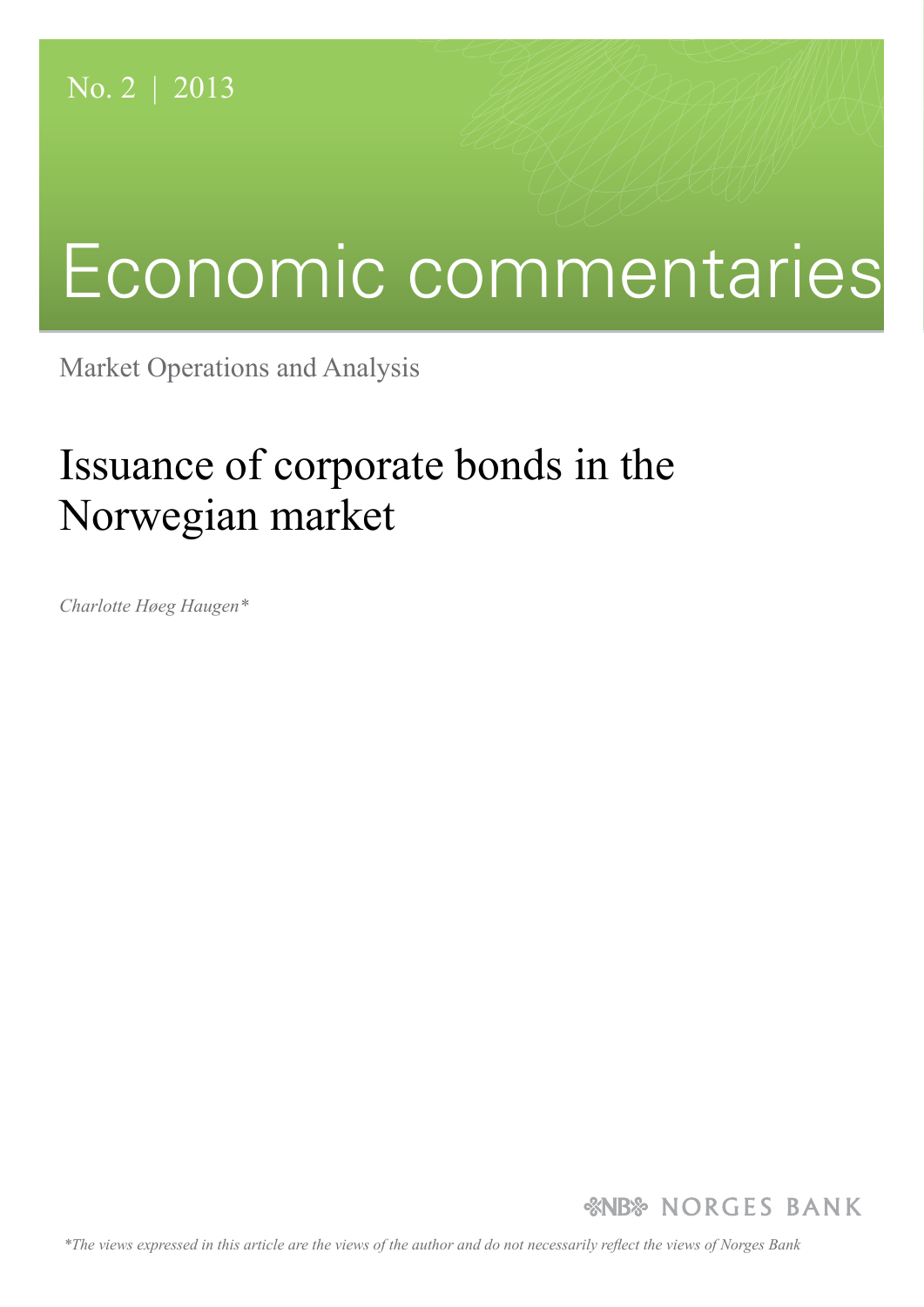### **ISSUANCE OF CORPORATE BONDS IN THE NORWEGIAN MARKET**

*At end-2012, the total amount of non-financial corporate bonds outstanding in the Norwegian market came to NOK 270 billion. This accounted for nearly a fifth of the total volume of bonds outstanding. In 2012, non-financial enterprises issued NOK 97 billion in bond debt, accounting for approximately 30 percent of the increase in outstanding debt in the Norwegian market. Since 2000, the Norwegian corporate bond market has been transformed from a small market dominated by utility enterprises<sup>1</sup> into a market characterised by large issue volumes of high yield corporate bonds. In the years following the financial crisis in 2008, there was little growth in the volume of bonds outstanding, though growth picked up again 2012. Enterprises in the shipping, commercial property, manufacturing and electricity and water supply sectors accounted for much of the growth.* 

At end-2012, the total volume of bonds outstanding in the Norwegian bond market stood at NOK 1 530 billion2. Of this amount, 61 percent was issued by banks and mortgage companies, 21 percent by the public sector and 18 percent by nonfinancial enterprises (see Chart 1).



<sup>1</sup> The utility sector include electricity production and distribution and water supply undertakings.

 $\overline{a}$ 

<sup>2</sup> In this commentary, the Norwegian bond market comprises all bonds issued under Norwegian law. These bonds all have a Norwegian International Securities Identification Number (ISIN) and are registered with Norsk Tillitsmann. Issuance data has been obtained from Stamdata, which was established 2001. The volume outstanding in 2000 is based on raw data from the Norwegian Central Securities Depository (VPS) and may be incomplete.

Since 2000, banks and mortgage companies have been the largest issuers in the Norwegian bond market. While the amount outstanding issued by banks and mortgage companies has increased each year since 2000, annual net issuance has, on average, been higher in the second half of the 2000s (see Chart 2).

Chart 2: Net issuance of bonds in the Norwegian market. In billions of NOK. 2000 - 2012



Norwegian banking groups have increased their share of wholesale funding since 2000. This share rose further from 2007, when Norwegian banking groups were allowed to issue covered bonds through wholly or partly owned mortgage companies. Covered bond issues related to the swap arrangement with the central government contributed to strong growth in issue volumes from banks and mortgage companies in 2009. In 2012, however, higher government borrowing and an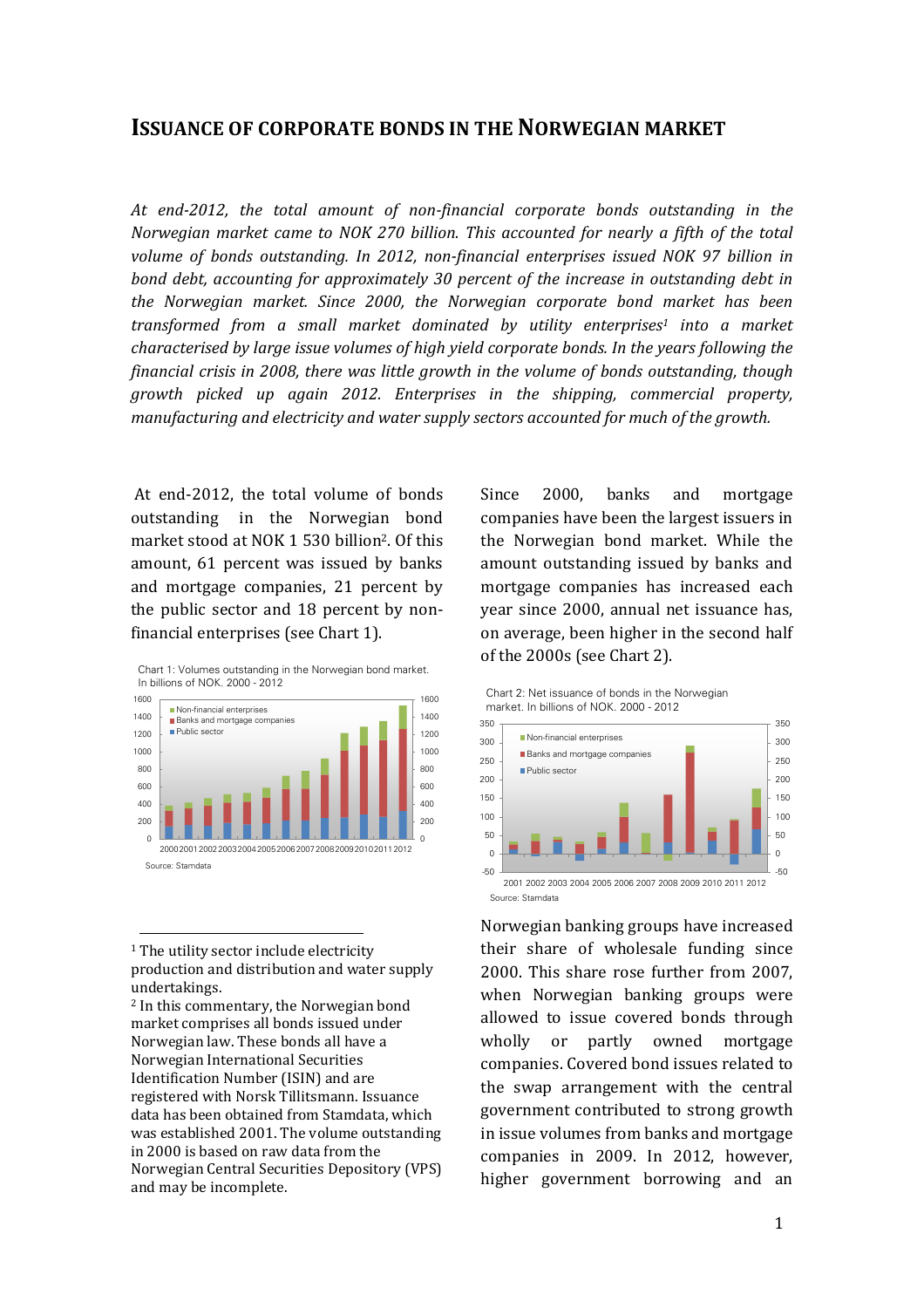increase in net issuance by non-financial enterprises contributed as much to the growth in the volume outstanding in the Norwegian market.

#### **Corporate bonds**

Both Norwegian and foreign non-financial enterprises issue bonds in the Norwegian market. While issues are denominated in both NOK and other currencies, most are in NOK. Norwegian enterprises constitute the largest issuer category. The market is characterised by a large percentage of high yield companies, including enterprises in the Norwegian oil and gas sector.<sup>3</sup>

#### *Volumes outstanding*

At end-2012, the nominal value of bonds outstanding for non-financial enterprises in the Norwegian market was slightly below NOK 270 billion (see Chart 3).

Since 2000, the volume outstanding has almost quintupled. Average annual growth in bonds outstanding was 12 percent between 2001 and 2005, but increased to approximately 35 percent in 2006 and 2007. This corresponded to a net issuance volume of NOK 38 billion and NOK 53 billion, respectively. There were minor changes in maturities, and the high net issuance was primarily due to a marked increase in gross issuance. Between 2007 and 2011, volumes outstanding changed little. The reason is that much of the debt that fell due during the financial crisis year 2008 was not rolled over, and large maturities contributed to moderate growth in subsequent years.

 $\overline{\phantom{0}}$ 





In 2012, corporate issuance activity picked up sharply. Gross volume doubled from 2011, to a record-high of NOK 97 billion. Non-financial enterprises issued a net amount of NOK 50 billion, which is over four times higher than the average of the three previous years. All together, the growth in issuance in 2006, 2007 and 2012 contributed to nearly 70 percent of the growth in outstanding volume in the period between 2000 and 2012.

#### *Number of issuers and issuer sectors*

At the beginning of the 2000s, there were between 20 and 40 enterprises that issued bonds in the Norwegian market each year. The largest issuers were utility enterprises, and most of these were electricity production enterprises. The next largest category of issuer was manufacturing enterprises. Growth in outstanding volume in the mid-2000s coincided with a sharp rise in the number of issuers. In 2006 and 2007, a total of 130 new enterprises entered the Norwegian bond market. Many of the new entrants were in sectors that had issued little in the Norwegian market previously.

Much of the volume increase in 2006 and 2007 came from enterprises in the oil and gas sector (see Chart 4). Oil and gas enterprises went from accounting for 8 percent of volumes outstanding in 2005 to 32 percent in 2007 (see Chart 5)**.** Since then, net issuance by this sector has been lower, though oil and gas still accounted

<sup>3</sup> High yield companies are enterprises with a credit rating lower than BBB-.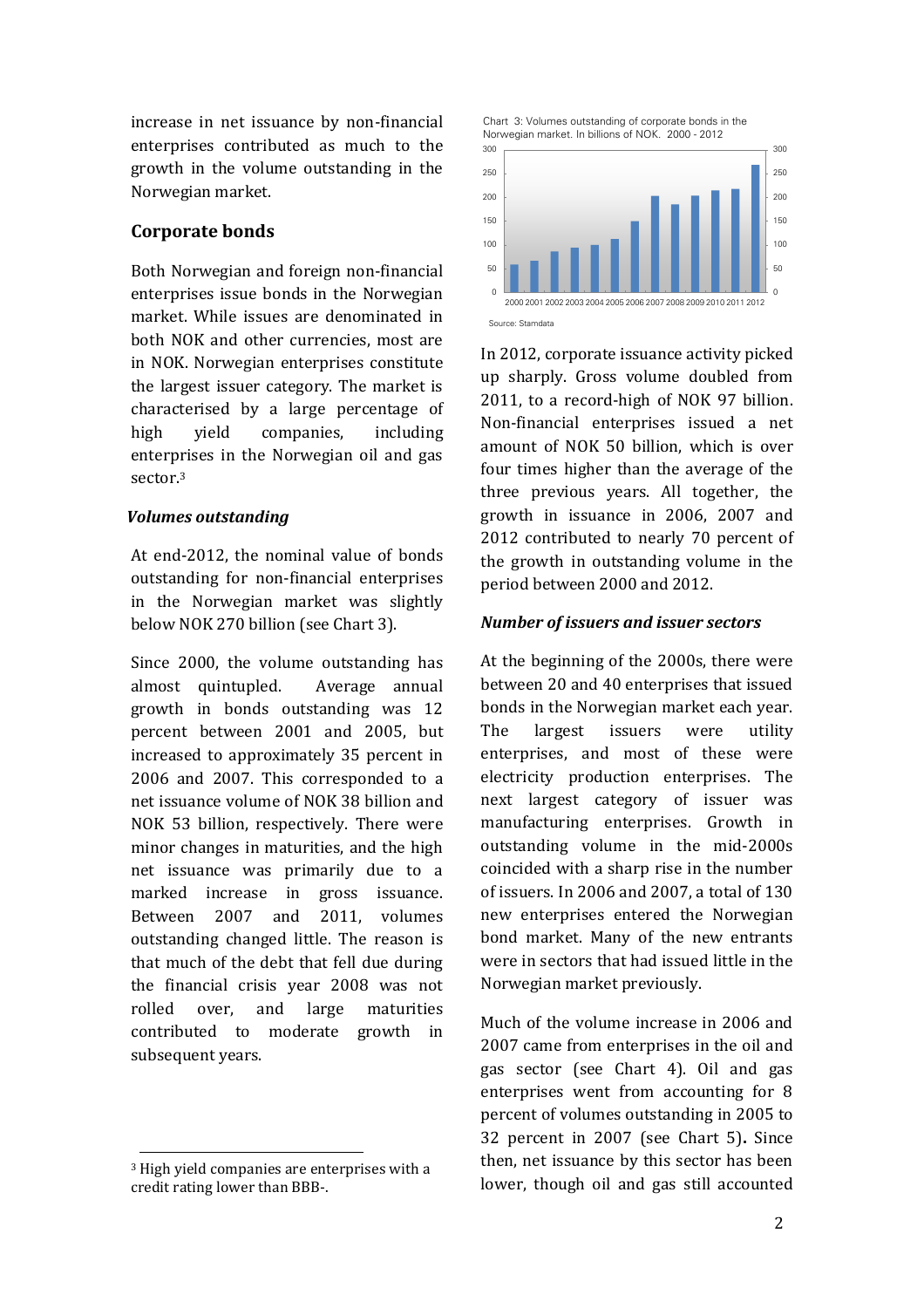for 27 percent of the market at end-2012.<sup>4</sup> In addition to oil and gas, issuance activity from shipping and manufacturing also contributed to growth.

-20 -10 0 10 20 30  $40$ 50 60 -20 -10 0 10 20 30  $40$ 50 60 Other sectors **Property** Oil and gas ■ Shipping **Utility** Manufacturing Chart 4: Net issuance of corporate bonds in the Norwegian market. Corporate sector. In billions of NOK. 2000 - <sup>2012</sup>

2001 2002 2003 2004 2005 2006 2007 2008 2009 2010 2011 2012 Source: Stamdata

-30

Chart 5: Volumes outstanding of corporate bonds in the Norwegian market. Corporate sector. In billions of NOK.

-30



Unlike electricity and water supply undertakings, which are characterised by stable cash flows and low credit risk, many of the enterprises entering the market in the mid-2000s were high yield companies. High yield companies accounted for most of the growth in 2006 and 2007 (see Chart 6). Between 2000 and 2005 high yield corporate bonds accounted for an average of 25 percent of outstanding volume in the market. Since 2007, this share has been above 50 percent (see Chart 7).

l

Chart 6: Net issuance of corporate bonds in the Norwegian market.<sup>1</sup> In billions of NOK. 2000 - 2012



In 2012, issuance by enterprises with good credit ratings, so-called "investmentgrade" companies, also rose. Of the net issuance volume of NOK 50 billion in 2012, 40 percent came from investment-grade companies and 60 percent from high yield companies (Chart 6). Net issuance by investment-grade companies in 2012 was at its highest level since 2002. These investment-grade companies are primarily Norwegian, while most of the growth from high yield companies in 2012 came from foreign enterprises.



Shipping accounted for 30 percent of volume growth between 2011 and 2012, and was the sector that contributed the most to total volume growth. Manufacturing, utilities and the property sector each contributed around 20 percent of the growth, while the remaining sectors contributed all together around 10 percent (Chart 4).

Property is one of the sectors not particularly active in the market

<sup>4</sup> Much of the market financing for the Norwegian oil and gas sector is raised outside of the Norwegian market, since some large oil companies primarily depend on foreign bond markets for financing.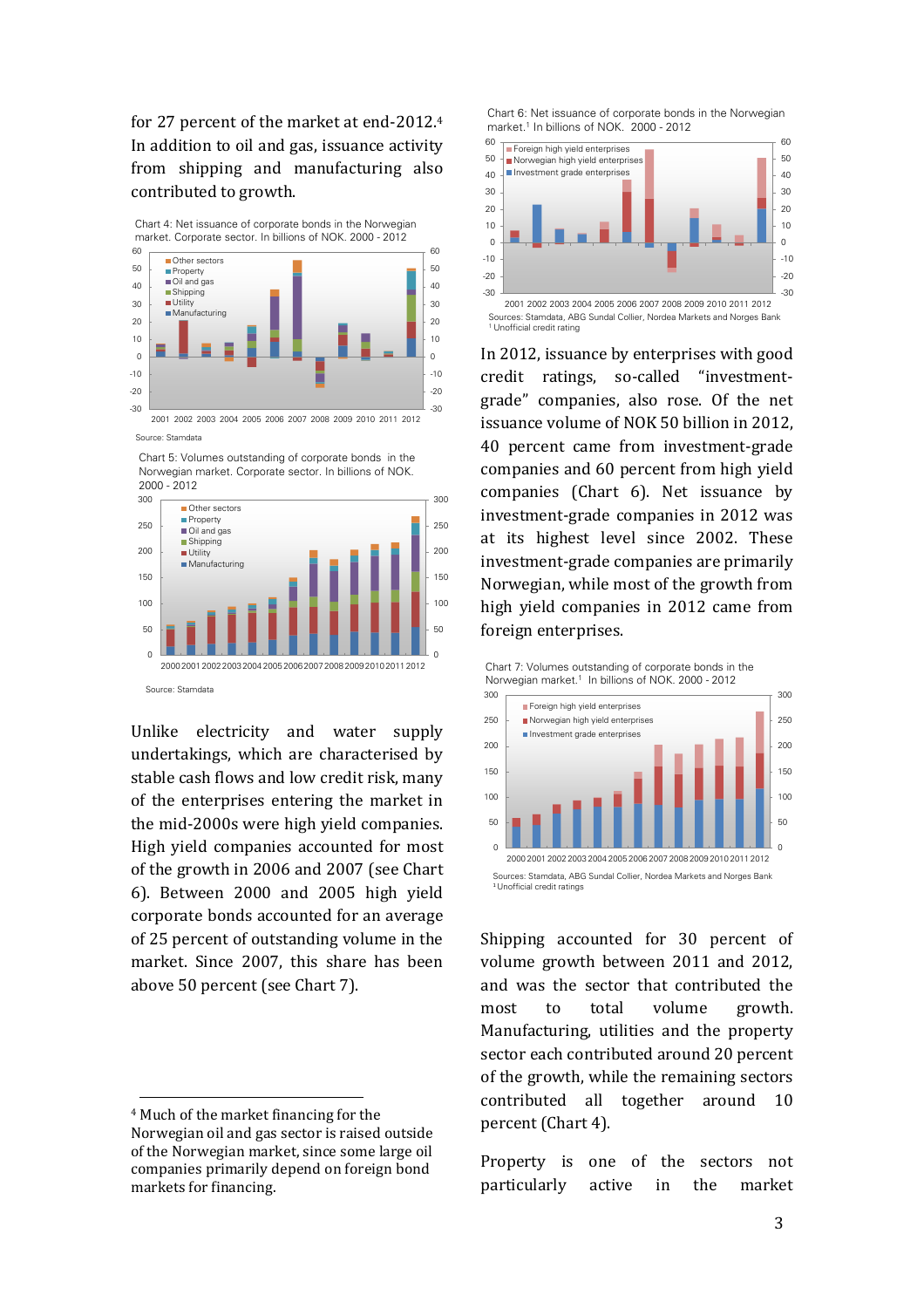previously, but contributed substantially to growth in 2012. Gross issuance volume in the property sector was seven times as high as the previous year, a larger percentage change than in any other sector. Approximately half of the property companies entering the market in 2012 had not been there before. All total, around 110 enterprises were active in the Norwegian bond market in 2012, of which just over 40 had not been in the market previously.

#### *Issues in foreign currency and foreign enterprises*

Up until the mid-2000s, the Norwegian market was nearly exclusively a market in which Norwegian enterprises issued bonds in NOK. In 2006 and 2007, however, there was an increase in the outstanding volume of foreign currency bonds. Both Norwegian and foreign enterprises issued bonds in foreign currency in those years. Since then, Norwegian enterprises have had little bond issuance in foreign currency, and most outstanding foreign currency bonds are currently those issued by foreign enterprises.<sup>5</sup> Since 2007, the share of outstanding bonds denominated in foreign currency has remained fairly stable at between 25 and 30 percent. It declined somewhat during 2012 owing to a considerable increase in net issuance in NOK and is now at 24 percent (see Chart 8).





<sup>5</sup> Several large Norwegian enterprises issue bonds in international bond markets.

Foreign enterprises have been present in the Norwegian market since the early 2000s, but up until 2006, volumes were low. In 2007, foreign market participants accounted for 53 percent of net issuance volume. Since then, net issuance from foreign participants has been positive each year, except for 2008. At end-2012, foreign enterprises accounted for 32 percent of the outstanding volume in the Norwegian market (see Chart 9).

Chart 9: Volumes outstanding of corporate bonds in the Norwegian market. In billions of NOK. 2000 - <sup>2012</sup>



Bermuda is the individual country that has been best represented in the Norwegian market (see Chart 10). In 2012, 40 percent of outstanding bonds issued by foreign market participants were issued by companies registered in Bermuda. This represents 13 percent of the total outstanding volume in the market. Denmark is the next largest individual country. Otherwise, companies domiciled in Sweden, the Netherlands, Canada, Cyprus and the Cayman Islands have also been active in the Norwegian market.

Foreign enterprises that issue in the Norwegian market are primarily high yield companies. At end-2012, foreign enterprises associated with oil and gas accounted for 80 percent of the volume outstanding from this sector. <sup>6</sup> In the shipping sector, slightly less than half of the volume outstanding comes from companies registered abroad*.* In recent

l

<sup>6</sup> See footnote 4.